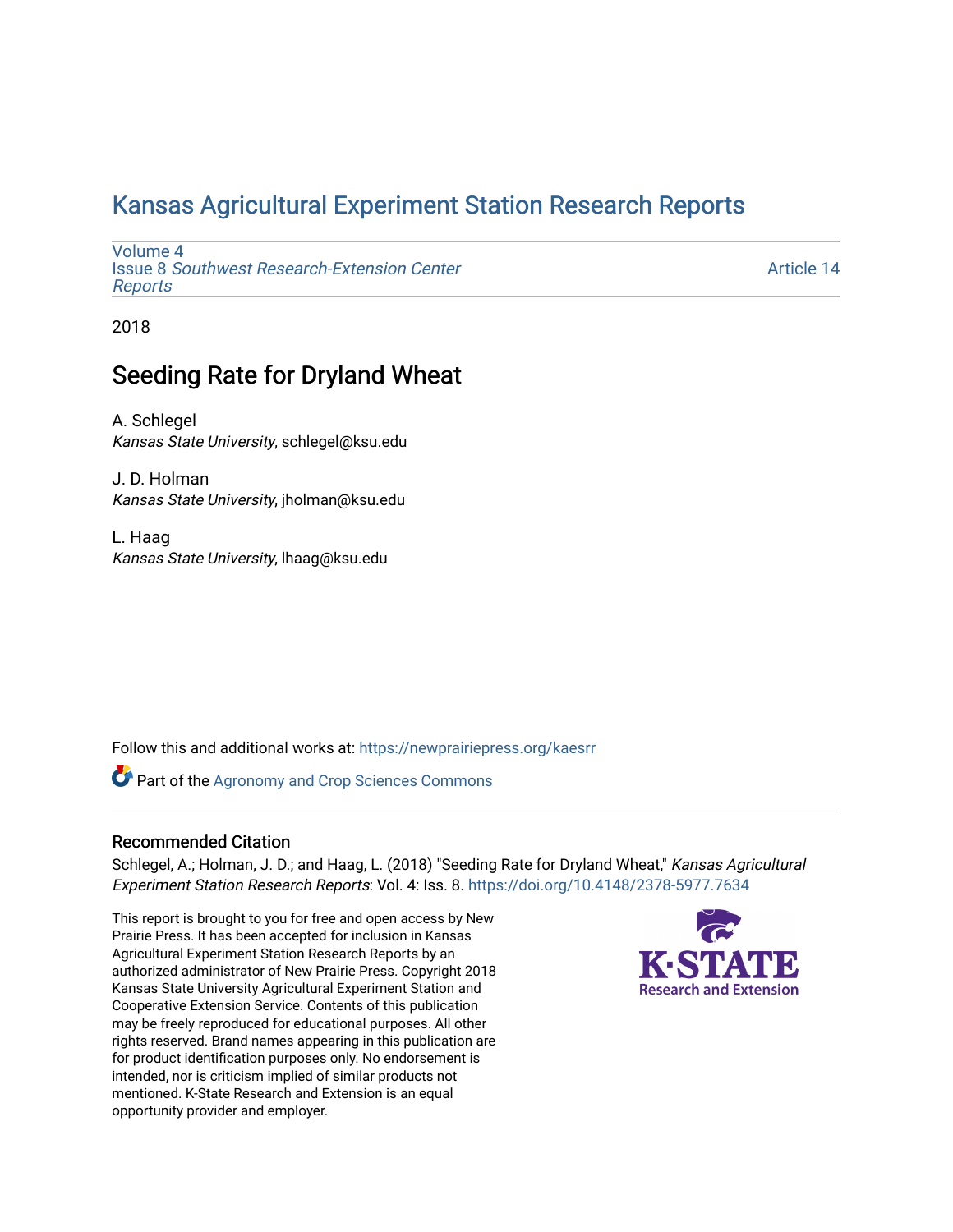### Seeding Rate for Dryland Wheat

### **Abstract**

Four winter wheat varieties (PlainsGold Byrd, Limagrain T158, Syngenta TAM 111, and WestBred Winterhawk) were planted at five seeding rates (30, 45, 60, 75, and 90 lb/a) in the fall of 2014, 2015, and 2016 at Colby, Garden City, and Tribune, KS. The objective of the study is to identify appropriate seeding rates for dryland winter wheat in western Kansas. Averaged across varieties, a seeding rate of 60 lb/a seemed to be adequate at all locations in 2015. However, with higher yields in 2016, a higher seeding rate (75 lb/a) was beneficial. Although yields were less in 2017 than 2016, a seeding rate of 75 lb/a generally produced the highest yields. The wheat variety T158 was the highest yielding (or in the highest group) at all locations in 2015. Other varieties may have been affected by differential response to stripe rust and winter injury resulting in lower yields. In 2016, the highest yielding variety varied by location. TAM 114 was in the highest yielding variety at each location in 2017. Variety selection and growing season appears to have more effect on wheat yields than seeding rate.

### Keywords

seeding rates, dryland wheat, western Kansas wheat

### Creative Commons License



This work is licensed under a [Creative Commons Attribution 4.0 License](https://creativecommons.org/licenses/by/4.0/).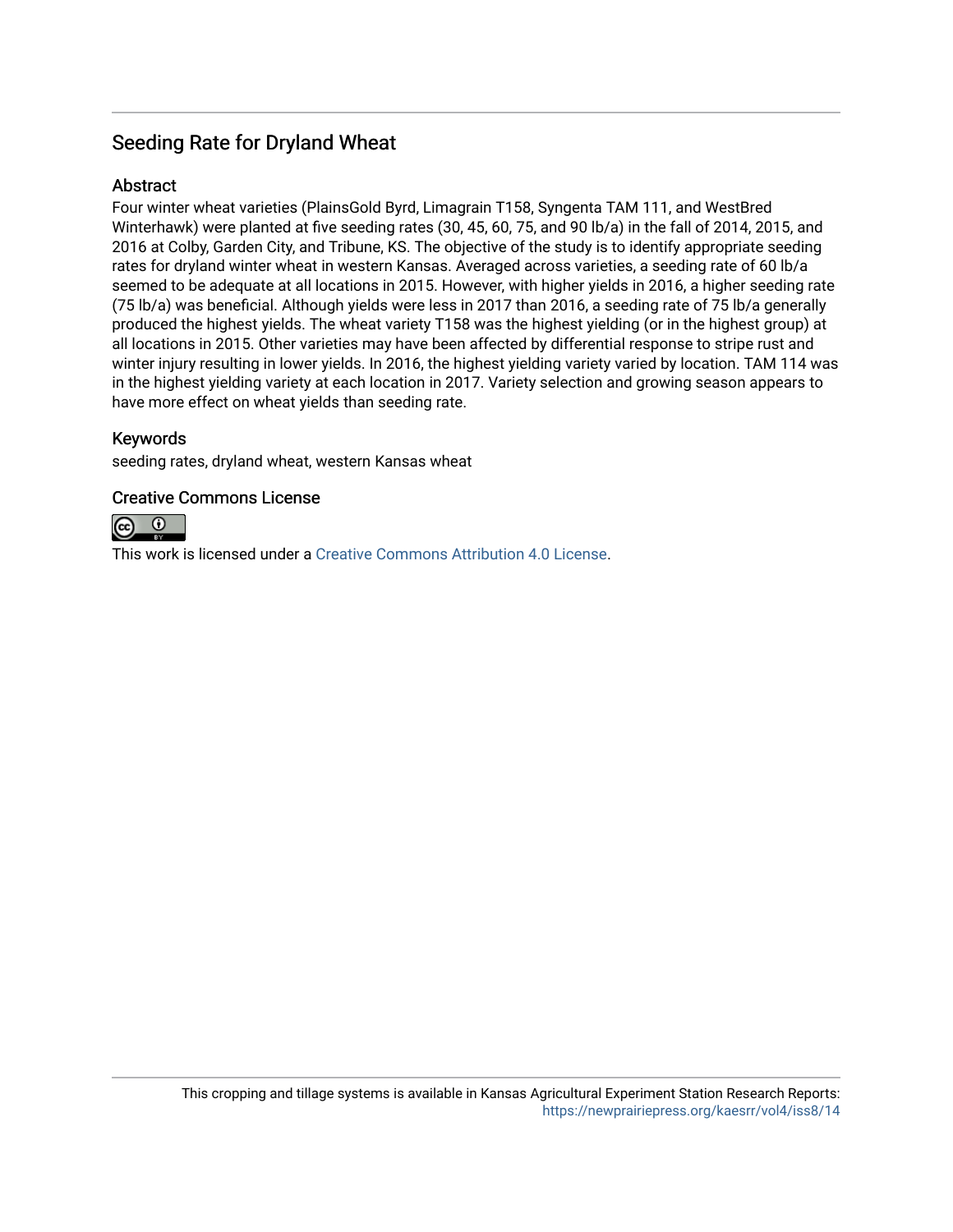

## Seeding Rate for Dryland Wheat

*A. Schlegel, J. Holman, and L. Haag*

### Summary

Four winter wheat varieties (PlainsGold Byrd, Limagrain T158, Syngenta TAM 111, and WestBred Winterhawk) were planted at five seeding rates (30, 45, 60, 75, and 90 lb/a) in the fall of 2014, 2015, and 2016 at Colby, Garden City, and Tribune, KS. The objective of the study is to identify appropriate seeding rates for dryland winter wheat in western Kansas. Averaged across varieties, a seeding rate of 60 lb/a seemed to be adequate at all locations in 2015. However, with higher yields in 2016, a higher seeding rate (75 lb/a) was beneficial. Although yields were less in 2017 than 2016, a seeding rate of 75 lb/a generally produced the highest yields. The wheat variety T158 was the highest yielding (or in the highest group) at all locations in 2015. Other varieties may have been affected by differential response to stripe rust and winter injury resulting in lower yields. In 2016, the highest yielding variety varied by location. TAM 114 was in the highest yielding variety at each location in 2017. Variety selection and growing season appears to have more effect on wheat yields than seeding rate.

### **Introduction**

The purpose of this project is to determine appropriate seeding rates for dryland winter wheat in western Kansas. In recent years, there appears to be an increase in seeding rate without corresponding increase in grain yields. A preliminary study conducted in 2014 found no yield benefit from increasing seeding rates from 30 to 75 lb seed/a for 4 wheat varieties at Tribune, while a similar study at Garden City suffered severe hail damage causing yields to be less than 10 bu/a. The objective is to evaluate seeding rates on grain yield of several popular wheat varieties representing a range of genetic backgrounds and tillering ability under dryland conditions at three sites in western Kansas.

### Experimental Procedures

Four winter wheat varieties (Byrd, T158, TAM111, and Winterhawk) were planted at five seeding rates  $(30, 45, 60, 75,$  and  $90 \, lb/a)$  in the fall of 2014 to 2016 at Colby, Garden City, and Tribune, KS. The date of seeding was October 20, 2014, October 14, 2015, and October 10, 2016 at Colby; October 9, 2014, October 9, 2015, and October 14, 2016 at Garden City; and September 26, 2014, October 13, 2015, and October 5, 2016 at Tribune. Seed size in 2015 was 15,839, 15,479, 17,627, and 12,921 seed/lb for Byrd, T158, TAM 111, and Winterhawk, respectively. All plots were planted on no-till fallow land. Harvest was done on July 4, 2015, July 10, 2016, and July 1, 2017 at Colby, June 29, 2015, June 22, 2016, and July 6, 2017 at Garden City, and June 30, 2015, July 4, 2016, and June 28, 2017 at Tribune. Growing season precipitation (October through June) for 2015 wheat was 14.03 in. at Colby, 12.18 in. at Garden City, and 12.83 in.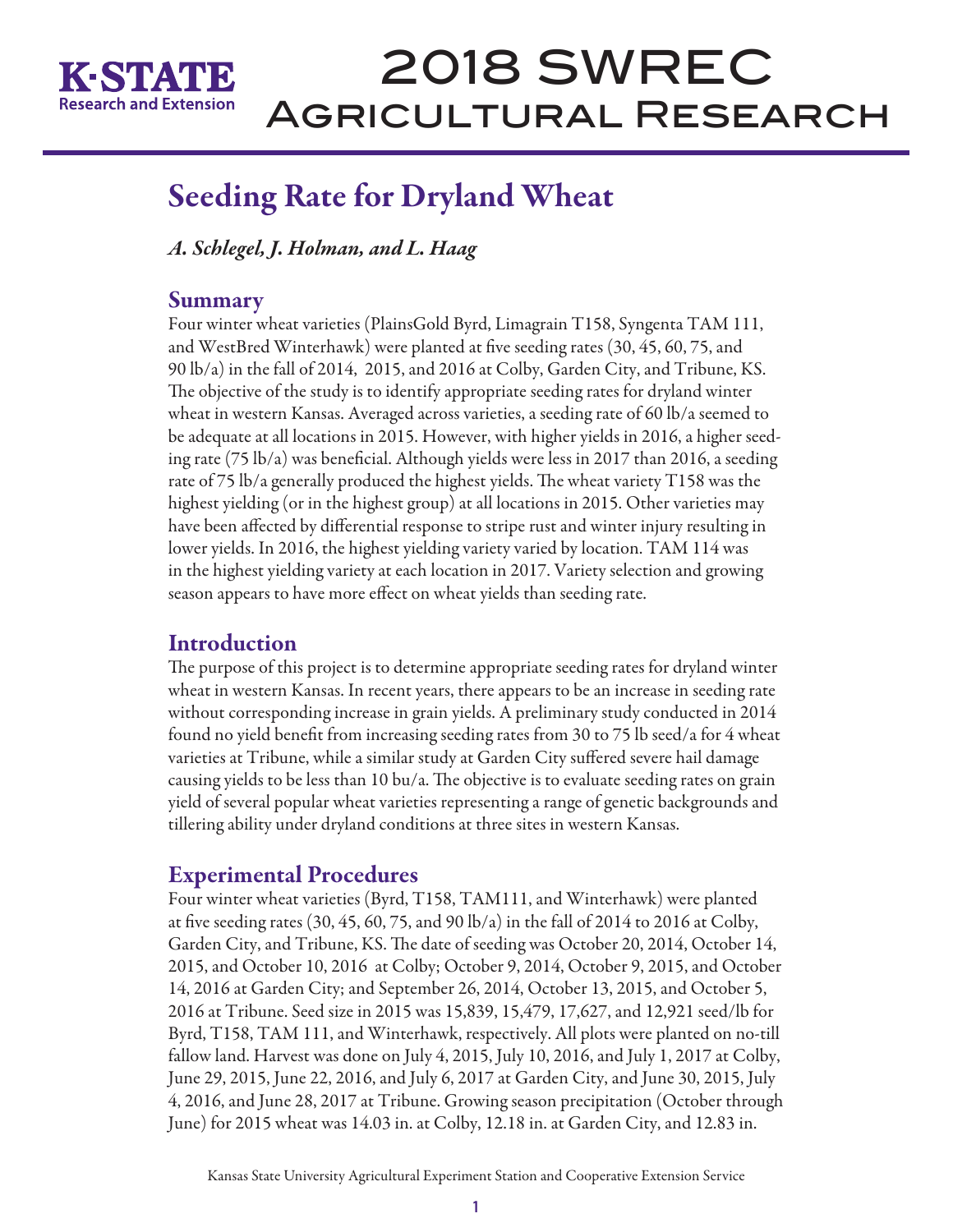at Tribune. For 2016, growing season precipitation was 12.36 in. at Colby, 11.31 in. at Garden City, and 14.32 in. at Tribune. For 2017, growing season precipitation was 16.05 in. at Colby, 11.14 in. at Garden City, and 14.89 in. at Tribune. Starter fertilizer was applied (5.5-26-0 (nitrogen, N; phosphorus, P; and potassium, K)) at Garden City and  $(6-20-0)$  at Tribune each year. The wheat was topdressed with 90 lb N/a at Colby, 30 lb  $N/a$  at Garden City, and 60 lb  $N/a$  at Tribune in 2015. In 2016, wheat was fertilized pre-plant with 90 lb  $N/a$  at Colby, and topdressed with 100 lb  $N/a$  at Garden City, and 80 lb N/a at Tribune. In 2017, wheat was fertilized pre-plant with 60 lb N/a at Colby, and topdressed with 80 lb N/a at Garden City, and 80 lb N/a at Tribune. Herbicides were applied in the spring for weed control: Ally Extra (0.5 oz/a) at Colby in 2015, Huskie (15 oz/a) + Dicamba (2 oz/a) + Zidua (2 oz/a) in 2016, and Rave  $(4 \text{ oz}/a)$  in 2017; Starane Ultra  $(0.4 \text{ pt}/a) + \text{MCPA} (0.75 \text{ pt}/a) + \text{Ally} (0.1 \text{ oz}/a)$ at Garden City in 2015 to 2017; and dicamba  $(4 \alpha z/a) +$  Ally  $(0.1 \alpha z/a)$  at Tribune in 2015 to 2017. Plot size was 7.5  $\times$  30 ft at Garden City, and 5 or 6  $\times$  40 ft at Colby and Tribune. Fungicide was applied for control of stripe rust at flag leaf emergence at Colby and Tribune in 2016 and Colby in 2017. All treatments were replicated four times. Grain yields were determined by harvesting with a plot combine with moisture corrected to 13%.

### Results and Discussion

Growing season precipitation was below normal for Garden City all years, but normal to above normal for Tribune and Colby. In addition, precipitation was infrequent and variable across the growing seasons. In 2015, precipitation was high in May (6.38 in. in Garden City, 6.16 in. at Tribune, and 6.42 in. at Colby) making up for a dry winter and early spring. For 2016, rainfall was above normal for Tribune, slightly below normal for Garden City, and below normal at Colby. April was wet with 5.16 in. at Tribune, 4.59 in. at Garden City, and 5.64 in. at Colby. In 2017, precipitation was above average at Tribune for April (4.67 in.) and May (5.00 in.), however, wheat streak mosaic virus reduced grain yield. At Garden City conditions were very dry in the fall of 2016 (0.3 in. between October and January), and the majority of the precipitation (6.58 in.) occurred in March and April. At Colby, conditions were extremely dry at seeding time followed by above normal precipitation in the late spring. A blizzard event on April 30 to May 1, 2017 resulted in the wheat being completely laid flat at the boot stage at Tribune and Colby with 14-20 inches of snow on top.

In 2015, averaged across seeding rates at Tribune, T158 and Winterhawk produced the greatest yields with TAM 111 producing the lowest yields (Table 1). At Colby and Garden City in 2015, T158 produced significantly higher yields than all other varieties. Stripe rust was prevalent in the 2015 growing season. Resistance ratings from the Kansas State University Department of Plant Pathology (publication MF991, Wheat Variety Disease and Insect Ratings 2016, E.D. Dewolf, R. Lollato, and R.J. Whitworth.), with a scale of 1 being resistant to 10 being susceptible, were 8, 2, 8, and 6 for Byrd, T158, TAM111, and Winterhawk, respectively. Stripe rust infestation and associated yield reductions at Colby (and other locations) were consistent with these ratings.

At all sites averaged across varieties in 2015, there was a positive yield response to increased seeding rates with greatest response when increasing from 30–60 lb/a with minimal response above 60 lb/a.

Kansas State University Agricultural Experiment Station and Cooperative Extension Service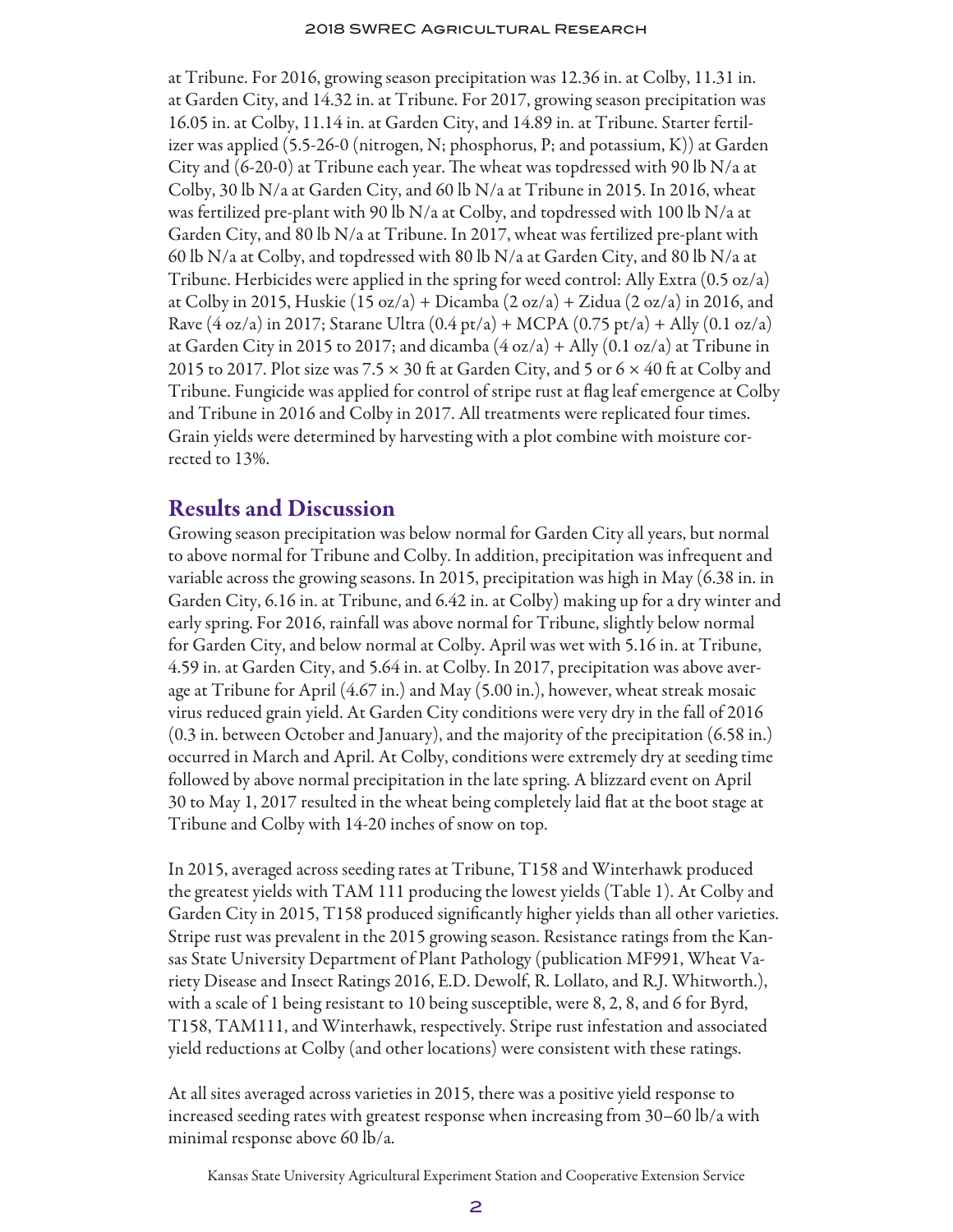Wheat yields were very good at all locations in 2016 (Table 2). The response to variety and seeding rate varied greatly across locations. Averaged across seeding rates, Byrd produced the greatest yields at Tribune while it produced the lowest yields at Garden City. Winterhawk and T158 were the lowest yielding at Tribune while they were the highest yielding at Garden City and Colby. There was a significant positive yield response to increased seeding rate at Tribune and Colby but no significant response to seeding rate at Garden City.

Wheat yields were increased by increased seeding rates at all locations in 2017 (Table 3). Wheat yields were the lowest at Tribune (significant wheat streak mosaic virus damage) and greatest at Colby. TAM 114 was in the highest yielding group at all locations. The ranking of the other varieties depended upon location. The dry fall conditions in 2016 at Garden City likely reduced tiller development, resulting in reduced wheat yields at seeding rates less than 60 lb/a. Relative differences in growth stage among varieties at the time of the late spring blizzard may have affected their yield potential, however this was very difficult to assess.

Averaged across years (2015–2017), T158 was the highest yielding variety at Garden City and Colby (Table 4). Byrd was the highest yielding variety at Tribune, but the lowest yielding at the other two locations. At all locations, grain yields were increased by increased seeding rate. When averaged across all locations and years, yields were increased 8 bu/a by increasing seeding rate from 30 to 60 lb/a and an additional 3 bu/a when seeding rate was increased to 90 lb/a. There was not a significant variety  $\times$  seeding rate interaction as all varieties responded positively to increased seeding rate. These results support a previous Kansas State University recommendation that the economic optimum seeding rate for rainfed winter wheat production in western Kansas is 60 lb/a, while the highest yield can be obtained with a 75 lb/a seeding rate.

In 11 site-years of this study, the variety  $\times$  seeding rate interaction has only been significant in 2 of 11 years. At those two site years (Garden City and Tribune, 2015), increasing seeding rates resulted in increased yield for stripe rust-susceptible varieties. We hypothesize that higher seeding rates in the stripe rust-susceptible varieties partially compensated for lower per plant grain yield due to stripe-rust reducing productive leaf area. In general, the data collected in this study would not support the need for varietyspecific seeding rate recommendations.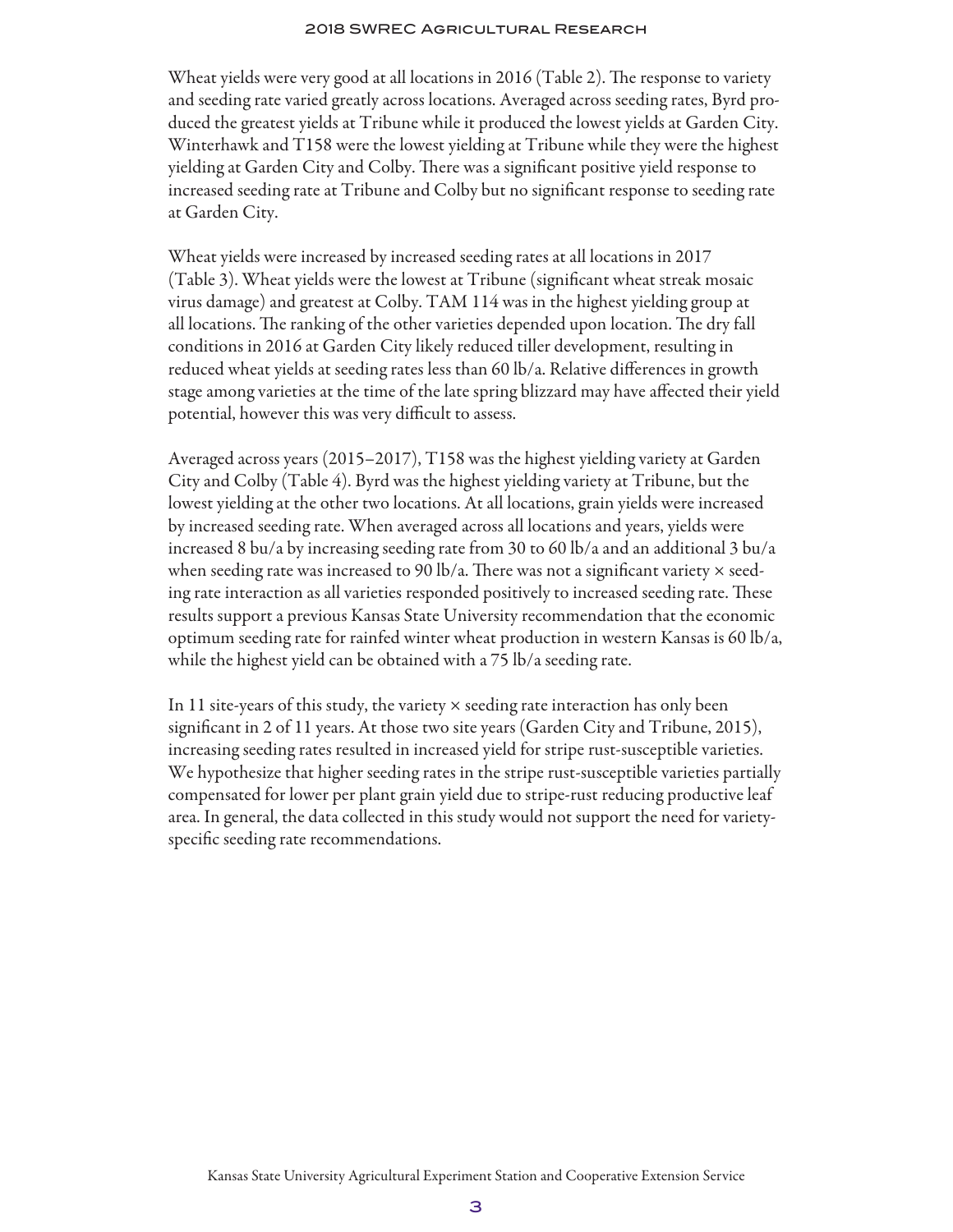|  | <b>2018 SWREC AGRICULTURAL RESEARCH</b> |  |
|--|-----------------------------------------|--|
|--|-----------------------------------------|--|

|                | Seeding |         | Garden |        |           |
|----------------|---------|---------|--------|--------|-----------|
| Variety        | rate    | Tribune | City   | Colby  | Average   |
|                | lb/a    |         |        |        |           |
| Byrd           | 30      | 47      | 38     | 23     | 36        |
|                | 45      | 52      | 42     | 25     | 40        |
|                | 60      | 60      | 50     | $27\,$ | 46        |
|                | 75      | 53      | 51     | 29     | 45        |
|                | 90      | 58      | 53     | $28\,$ | 46        |
|                |         |         |        |        |           |
| T158           | 30      | 58      | $72\,$ | 45     | 59        |
|                | 45      | 60      | $71\,$ | 53     | 61        |
|                | 60      | 64      | 79     | 56     | 67        |
|                | 75      | 69      | 71     | 53     | 65        |
|                | 90      | $71\,$  | 65     | 55     | 64        |
|                |         |         |        |        |           |
| <b>TAM 111</b> | 30      | 39      | 34     | 20     | 31        |
|                | 45      | 40      | 40     | 25     | 35        |
|                | 60      | 43      | 44     | 28     | 39        |
|                | 75      | 46      | 50     | 32     | 43        |
|                | 90      | 44      | 52     | 34     | 43        |
|                |         |         |        |        |           |
| Winterhawk     | 30      | 60      | 31     | 21     | 37        |
|                | 45      | 66      | 41     | 25     | $44$      |
|                | 60      | 68      | 42     | 29     | $47\,$    |
|                | 75      | 64      | 51     | 34     | 50        |
|                | 90      | 67      | 50     | 35     | 51        |
|                |         |         |        |        | continued |

Table 1. Dryland wheat response to variety and seeding rate at three locations in 2015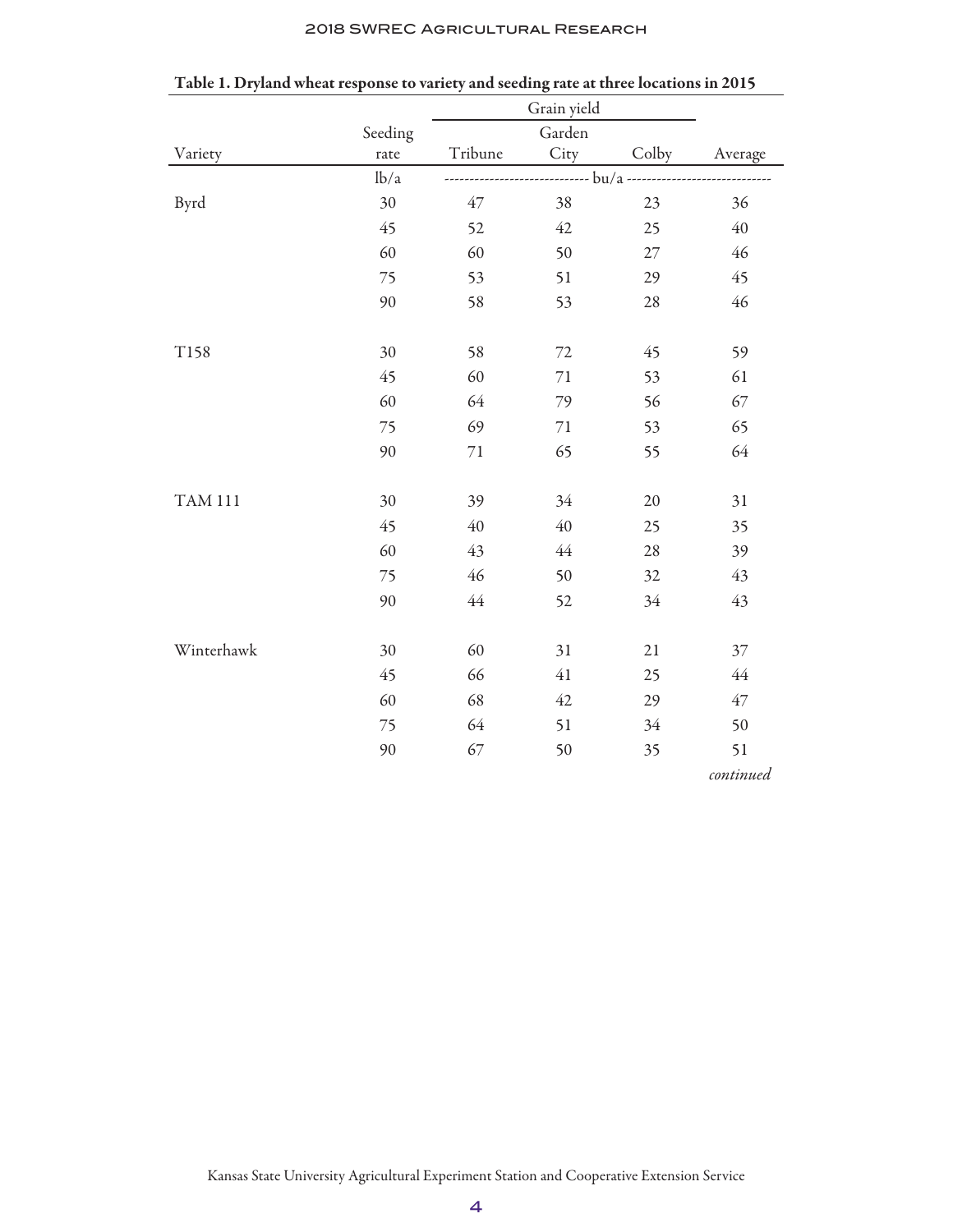|                                                 |         |                 | Grain yield     |                 |                 |
|-------------------------------------------------|---------|-----------------|-----------------|-----------------|-----------------|
|                                                 | Seeding |                 | Garden          |                 |                 |
| Variety                                         | rate    | Tribune         | City            | Colby           | Average         |
|                                                 | lb/a    |                 |                 |                 |                 |
| ANOVA (P>F)                                     |         |                 |                 |                 |                 |
| Variety                                         |         | 0.001           | 0.001           | 0.001           | 0.001           |
| Seeding rate                                    |         | 0.001           | 0.001           | 0.001           | 0.001           |
| Variety × seeding rate                          |         | 0.046           | 0.001           | 0.731           | 0.124           |
| Location                                        |         |                 |                 |                 | 0.001           |
| Location × variety                              |         |                 |                 |                 | 0.001           |
| Location $\times$ seeding rate                  |         |                 |                 |                 | 0.743           |
| Location $\times$ variety $\times$ seeding rate |         |                 |                 |                 | 0.001           |
|                                                 |         |                 |                 |                 |                 |
| Mean <sup>1</sup>                               |         |                 |                 |                 |                 |
| Variety                                         |         |                 |                 |                 |                 |
| Byrd                                            |         | 54b             | 47 <sub>b</sub> | 26 <sub>b</sub> | 43c             |
| T158                                            |         | 64a             | 72a             | 53a             | 63a             |
| <b>TAM 111</b>                                  |         | 42c             | 44bc            | 28 <sub>b</sub> | 38d             |
| Winterhawk                                      |         | 65a             | 43c             | 29 <sub>b</sub> | 46b             |
| $\mathrm{LSD}_{0.05}$                           |         | $\overline{2}$  | $\mathfrak{Z}$  | 3               | $\overline{2}$  |
|                                                 |         |                 |                 |                 |                 |
| Seeding rate (lb/a)                             |         |                 |                 |                 |                 |
| 30                                              |         | 51c             | 44c             | 27c             | 41c             |
| 45                                              |         | 55 <sub>b</sub> | 49 <sub>b</sub> | 32 <sub>b</sub> | 45 <sub>b</sub> |
| 60                                              |         | 59a             | 54a             | 35ab            | 49a             |
| 75                                              |         | 58a             | 56a             | 37a             | 50a             |
| 90                                              |         | 60a             | 55a             | 38a             | 51a             |
| $LSD$ <sub>0.05</sub>                           |         | $\mathfrak{Z}$  | $\overline{4}$  | $\overline{4}$  | $\mathfrak{2}$  |

|  | Table 1. Dryland wheat response to variety and seeding rate at three locations in 2015 |  |
|--|----------------------------------------------------------------------------------------|--|
|  |                                                                                        |  |

<sup>1</sup> Means within a column with the same letter are not statistically different at  $P = 0.05$ .

ANOVA = analysis of variance.

LSD = least significant difference.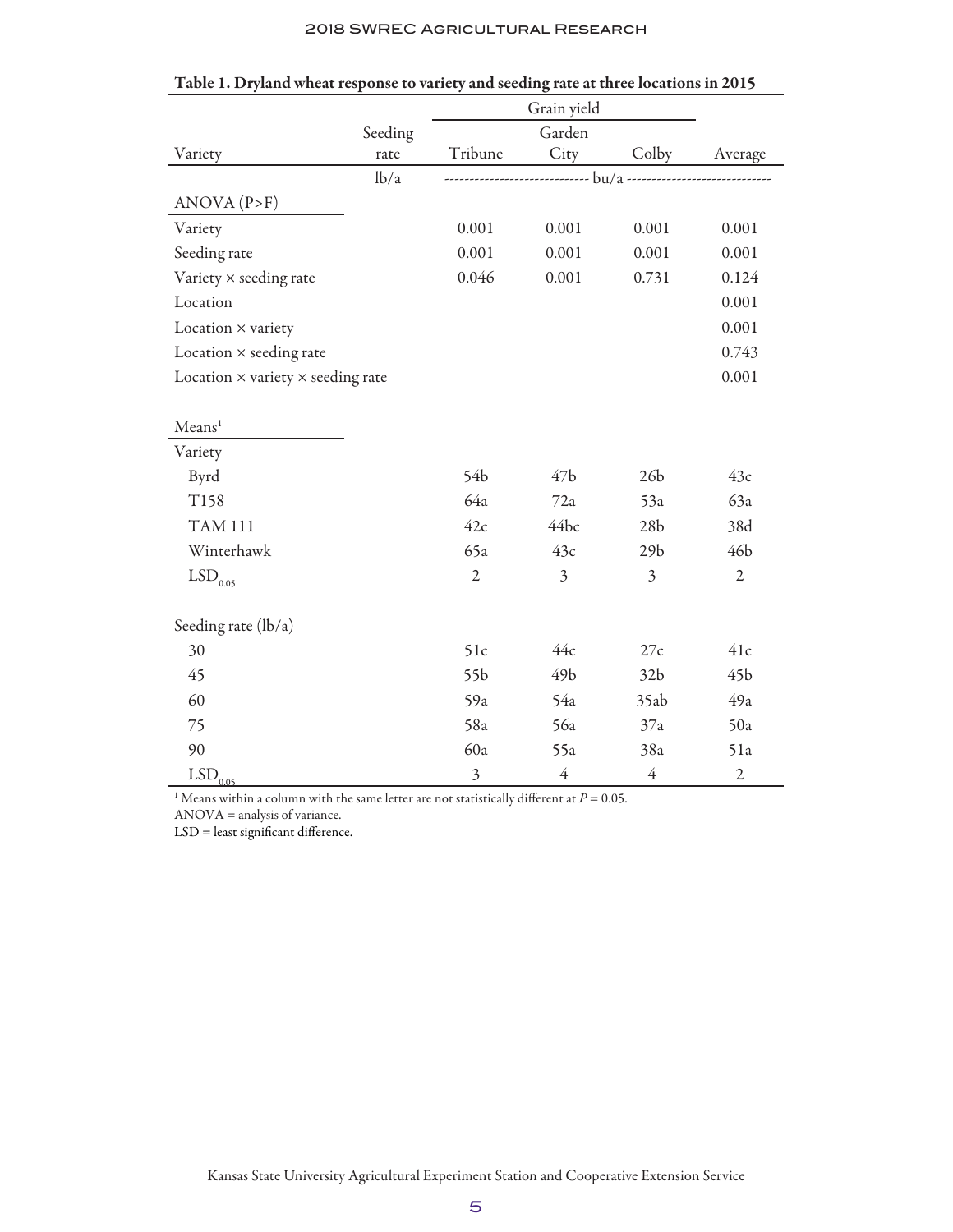|  | <b>2018 SWREC AGRICULTURAL RESEARCH</b> |  |
|--|-----------------------------------------|--|
|--|-----------------------------------------|--|

|                | Seeding |         | Garden |       |           |
|----------------|---------|---------|--------|-------|-----------|
| Variety        | rate    | Tribune | City   | Colby | Average   |
|                | lb/a    |         |        |       |           |
| Byrd           | 30      | 70      | 78     | 89    | 79        |
|                | 45      | 76      | 79     | 100   | 85        |
|                | 60      | 81      | 76     | 103   | 87        |
|                | 75      | 86      | 79     | 116   | 94        |
|                | 90      | 90      | $78\,$ | 103   | 90        |
|                |         |         |        |       |           |
| T158           | 30      | 60      | 107    | 102   | 90        |
|                | 45      | 67      | 109    | 115   | 97        |
|                | 60      | 69      | 110    | 107   | 95        |
|                | 75      | $74\,$  | 114    | 111   | 99        |
|                | 90      | 73      | 115    | 115   | 101       |
|                |         |         |        |       |           |
| <b>TAM 111</b> | 30      | 63      | 89     | 95    | 82        |
|                | 45      | 65      | 91     | 91    | 82        |
|                | 60      | 72      | 90     | 106   | 89        |
|                | 75      | 75      | 95     | 108   | 93        |
|                | 90      | 77      | 96     | 110   | 94        |
|                |         |         |        |       |           |
| Winterhawk     | 30      | 61      | 95     | 94    | 83        |
|                | 45      | 65      | 99     | 100   | 88        |
|                | 60      | 67      | 101    | 112   | 94        |
|                | 75      | 70      | 105    | 111   | 95        |
|                | 90      | 74      | 103    | 114   | 97        |
|                |         |         |        |       | continued |

Table 2. Dryland wheat response to variety and seeding rate at three locations in 2016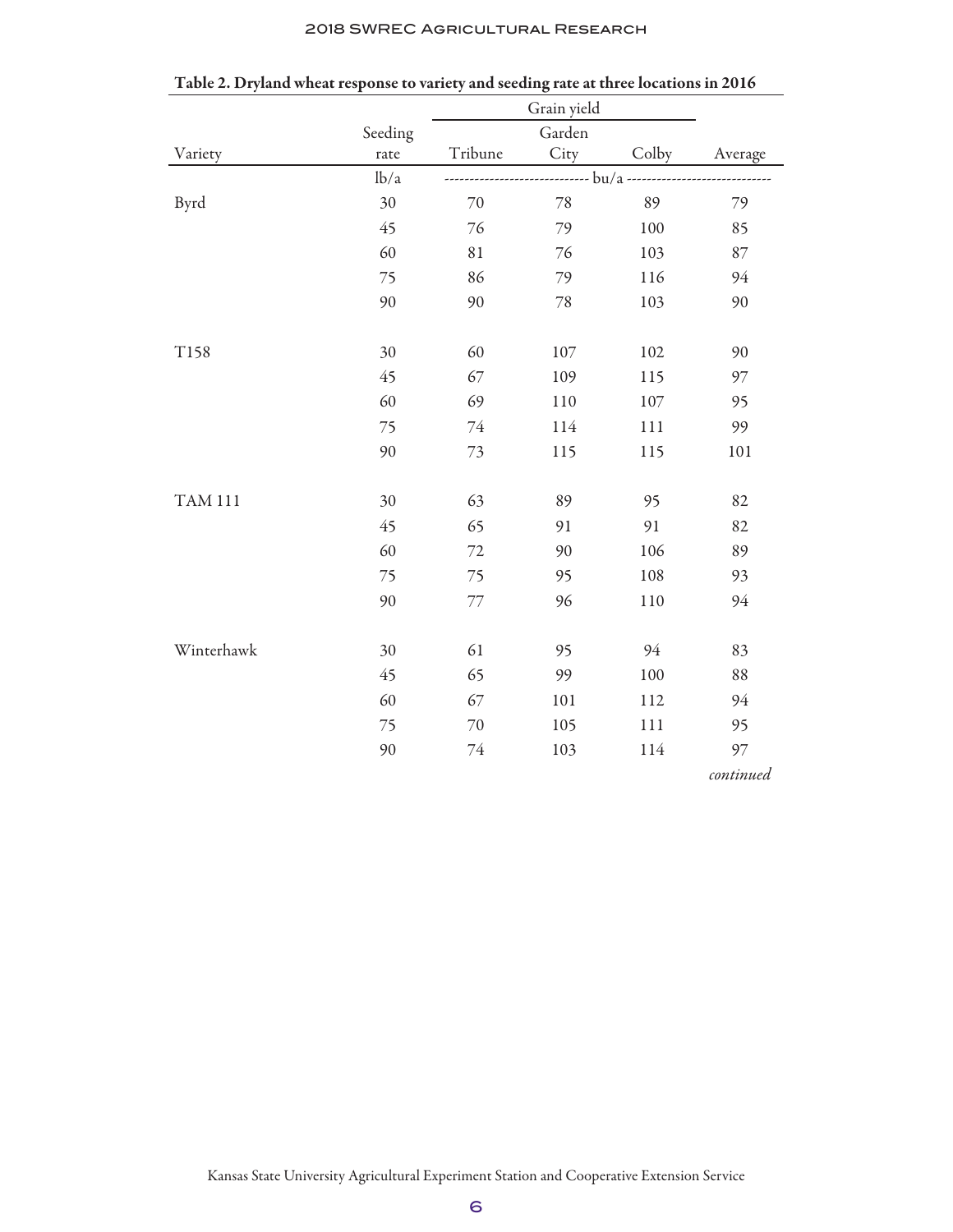|                                                 |         |                | Grain yield      |                  |                         |
|-------------------------------------------------|---------|----------------|------------------|------------------|-------------------------|
|                                                 | Seeding |                | Garden           |                  |                         |
| Variety                                         | rate    | Tribune        | City             | Colby            | Average                 |
|                                                 | lb/a    |                |                  |                  |                         |
| ANOVA (P>F)                                     |         |                |                  |                  |                         |
| Variety                                         |         | 0.001          | 0.001            | 0.029            | 0.001                   |
| Seeding rate                                    |         | 0.001          | 0.205            | 0.001            | 0.001                   |
| Variety × seeding rate                          |         | 0.361          | 0.999            | 0.190            | 0.584                   |
| Location                                        |         |                |                  |                  | 0.015                   |
| Location × variety                              |         |                |                  |                  | 0.001                   |
| Location $\times$ seeding rate                  |         |                |                  |                  | 0.058                   |
| Location $\times$ variety $\times$ seeding rate |         |                |                  |                  | 0.594                   |
|                                                 |         |                |                  |                  |                         |
| Mean <sup>1</sup>                               |         |                |                  |                  |                         |
| Variety                                         |         |                |                  |                  |                         |
| Byrd                                            |         | 81a            | 78d              | 102 <sub>b</sub> | 90c                     |
| T158                                            |         | 68c            | 111a             | 110a             | 96a                     |
| <b>TAM 111</b>                                  |         | 71b            | 92c              | 102 <sub>b</sub> | 88c                     |
| Winterhawk                                      |         | 68c            | 101 <sub>b</sub> | 106ab            | 91 <sub>b</sub>         |
| $\mathrm{LSD}_{0.05}$                           |         | $\overline{2}$ | 5                | 6                | $\overline{\mathbf{3}}$ |
|                                                 |         |                |                  |                  |                         |
| Seeding rate (lb/a)                             |         |                |                  |                  |                         |
| 30                                              |         | 63d            | 92               | 95c              | 84d                     |
| 45                                              |         | 68c            | 95               | 102 <sub>b</sub> | 88c                     |
| 60                                              |         | 72b            | 94               | 107ab            | 91 <sub>b</sub>         |
| 75                                              |         | 76a            | 98               | 112a             | 95a                     |
| 90                                              |         | 78a            | 98               | 111a             | 96a                     |
| $LSD$ <sub>0.05</sub>                           |         | $\sqrt{2}$     | 6                | 6                | $\mathfrak{Z}$          |

| Table 2. Dryland wheat response to variety and seeding rate at three locations in 2016 |  |  |
|----------------------------------------------------------------------------------------|--|--|
|                                                                                        |  |  |

<sup>1</sup> Means within a column with the same letter are not statistically different at  $P = 0.05$ .

ANOVA = analysis of variance.

LSD = least significant difference.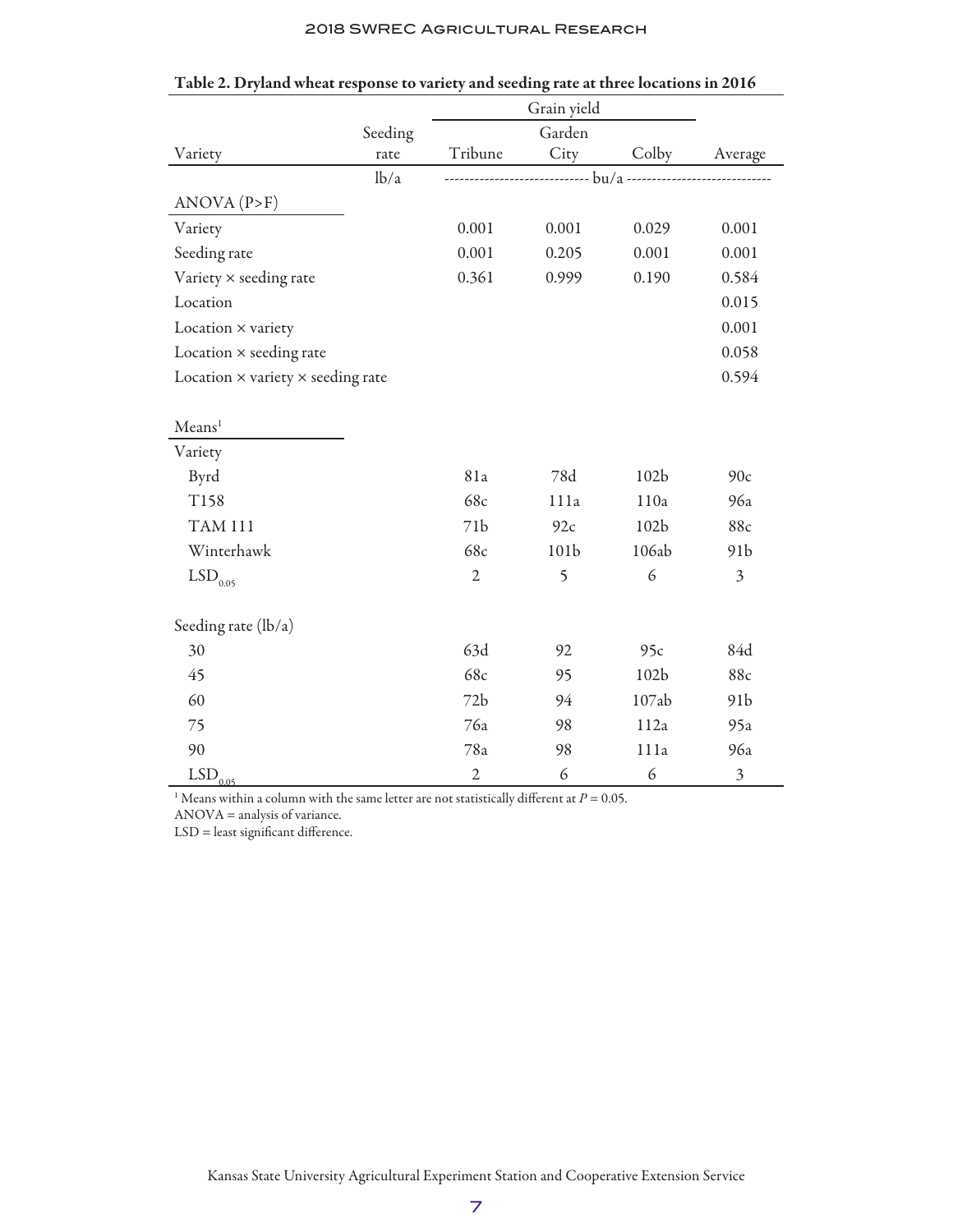|  | <b>2018 SWREC AGRICULTURAL RESEARCH</b> |  |
|--|-----------------------------------------|--|
|--|-----------------------------------------|--|

|                |         |         | Grain yield |        |             |
|----------------|---------|---------|-------------|--------|-------------|
|                | Seeding |         | Garden      |        |             |
| Variety        | rate    | Tribune | City        | Colby  | Average     |
|                | lb/a    |         |             |        |             |
| Byrd           | 30      | 26      | 25          | $47\,$ | 33          |
|                | 45      | 32      | 33          | 49     | 38          |
|                | 60      | 29      | 36          | 53     | 40          |
|                | 75      | 36      | 39          | 52     | $42\,$      |
|                | 90      | 38      | 35          | 56     | 43          |
|                |         |         |             |        |             |
| T158           | 30      | 24      | 33          | 67     | $41\,$      |
|                | 45      | 29      | 40          | $71\,$ | 47          |
|                | 60      | 29      | 36          | 67     | $44$        |
|                | 75      | 34      | 43          | 75     | 51          |
|                | 90      | 33      | 48          | 79     | 53          |
|                |         |         |             |        |             |
| <b>TAM 114</b> | 30      | 30      | 35          | 70     | 45          |
|                | 45      | 30      | 41          | 72     | $\sqrt{48}$ |
|                | 60      | 33      | 45          | 77     | 52          |
|                | 75      | 37      | 47          | 72     | 52          |
|                | 90      | 37      | $44$        | $78\,$ | 53          |
|                |         |         |             |        |             |
| Winterhawk     | 30      | 24      | 26          | 62     | 37          |
|                | 45      | 25      | 27          | 69     | $40\,$      |
|                | 60      | 31      | 38          | 65     | 45          |
|                | 75      | 32      | $41\,$      | $71\,$ | $\sqrt{48}$ |
|                | 90      | 34      | 41          | $74\,$ | 50          |
|                |         |         |             |        | continued   |

Table 3. Dryland wheat response to variety and seeding rate at three locations in 2017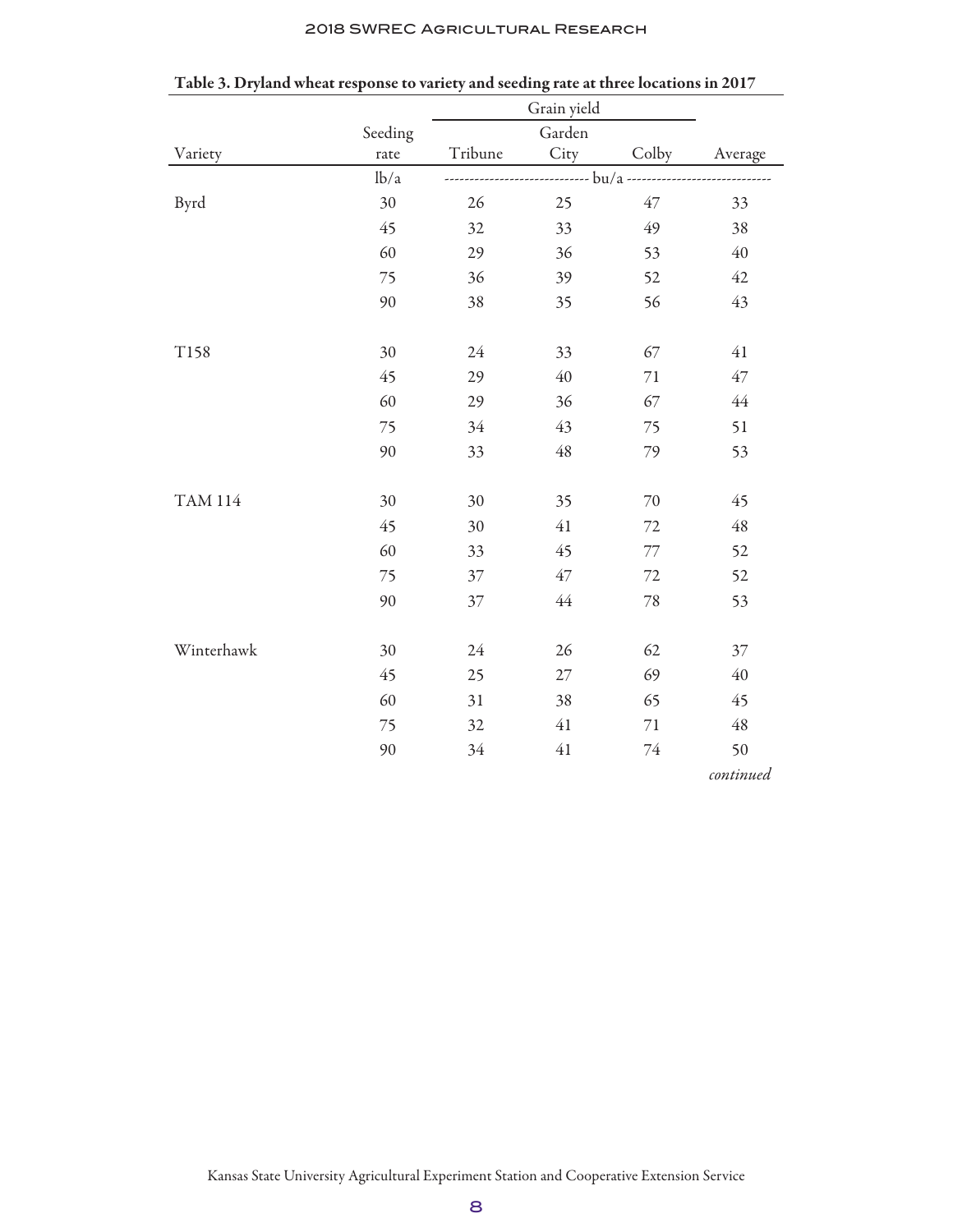|                                                 |         |                 | Grain yield     |                 |                 |
|-------------------------------------------------|---------|-----------------|-----------------|-----------------|-----------------|
|                                                 | Seeding |                 | Garden          |                 |                 |
| Variety                                         | rate    | Tribune         | City            | Colby           | Average         |
|                                                 | lb/a    |                 |                 |                 |                 |
| ANOVA (P>F)                                     |         |                 |                 |                 |                 |
| Variety                                         |         | 0.014           | 0.001           | 0.001           | 0.001           |
| Seeding rate                                    |         | 0.001           | 0.001           | 0.001           | 0.001           |
| Variety × seeding rate                          |         | 0.910           | 0.376           | 0.400           | 0.259           |
| Location                                        |         |                 |                 |                 | 0.001           |
| Location × variety                              |         |                 |                 |                 | 0.001           |
| Location × seeding rate                         |         |                 |                 |                 | 0.249           |
| Location $\times$ variety $\times$ seeding rate |         |                 |                 |                 | 0.763           |
|                                                 |         |                 |                 |                 |                 |
| Mean <sup>1</sup>                               |         |                 |                 |                 |                 |
| Variety                                         |         |                 |                 |                 |                 |
| Byrd                                            |         | 32ab            | 34 <sub>b</sub> | 51c             | 39d             |
| T158                                            |         | 30bc            | 40a             | 72a             | 47 <sub>b</sub> |
| <b>TAM 111</b>                                  |         | 33a             | 42a             | 74a             | 50a             |
| Winterhawk                                      |         | 29c             | 34 <sub>b</sub> | 68b             | 44c             |
| $\mathrm{LSD}_{0.05}$                           |         | $\overline{3}$  | $\overline{4}$  | 3               | $\overline{2}$  |
|                                                 |         |                 |                 |                 |                 |
| Seeding rate (lb/a)                             |         |                 |                 |                 |                 |
| 30                                              |         | 26c             | 30c             | 61c             | 39c             |
| 45                                              |         | 29bc            | 35 <sub>b</sub> | 65b             | 43 <sub>b</sub> |
| 60                                              |         | 31 <sub>b</sub> | 39ab            | 66b             | 45 <sub>b</sub> |
| 75                                              |         | 35a             | 42a             | 67 <sub>b</sub> | 48a             |
| 90                                              |         | 36a             | 43a             | 72a             | 50a             |
| $LSD$ <sub>0.05</sub>                           |         | $\mathfrak{Z}$  | $\overline{4}$  | $\overline{4}$  | $\sqrt{2}$      |

| Table 3. Dryland wheat response to variety and seeding rate at three locations in 2017 |  |  |  |
|----------------------------------------------------------------------------------------|--|--|--|
|                                                                                        |  |  |  |

<sup>1</sup> Means within a column with the same letter are not statistically different at  $P = 0.05$ .

ANOVA = analysis of variance.

LSD = least significant difference.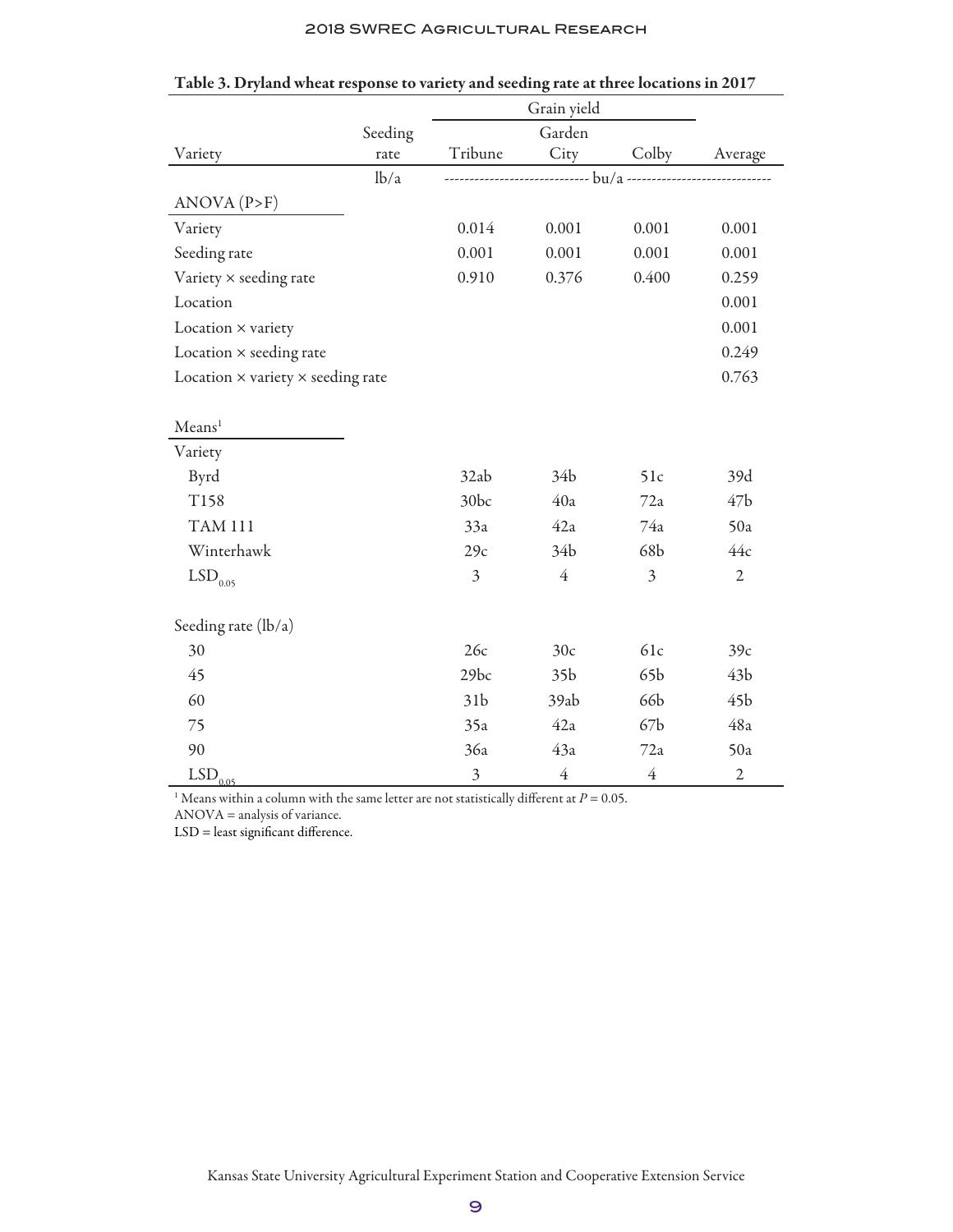|             | Seeding | Garden  |        |       |           |
|-------------|---------|---------|--------|-------|-----------|
| Variety     | rate    | Tribune | City   | Colby | Average   |
|             | lb/a    |         |        |       |           |
| Byrd        | 30      | 47      | 47     | 53    | 49        |
|             | 45      | 54      | 51     | 58    | 54        |
|             | 60      | 57      | 54     | 61    | 57        |
|             | 75      | 58      | 57     | 66    | 60        |
|             | 90      | 62      | 55     | 62    | 60        |
|             |         |         |        |       |           |
| T158        | 30      | 47      | $71\,$ | 71    | 63        |
|             | 45      | 52      | 73     | 80    | 68        |
|             | 60      | 54      | 75     | 76    | 69        |
|             | 75      | 59      | 76     | 79    | $72\,$    |
|             | 90      | 59      | 76     | 83    | 73        |
|             |         |         |        |       |           |
| TAM 111/114 | 30      | $44$    | 53     | 62    | 53        |
|             | 45      | 45      | 58     | 63    | 55        |
|             | 60      | 49      | 60     | 70    | 60        |
|             | 75      | 53      | 64     | 71    | 62        |
|             | 90      | 53      | 64     | 74    | 64        |
|             |         |         |        |       |           |
| Winterhawk  | 30      | 48      | 51     | 59    | 52        |
|             | 45      | 52      | 56     | 64    | 57        |
|             | 60      | 55      | 60     | 69    | 62        |
|             | 75      | 55      | 65     | 72    | 64        |
|             | 90      | 59      | 65     | 75    | 66        |
|             |         |         |        |       | continued |

### Table 4. Dryland wheat response to variety and seeding rate at three locations from 2015–2017